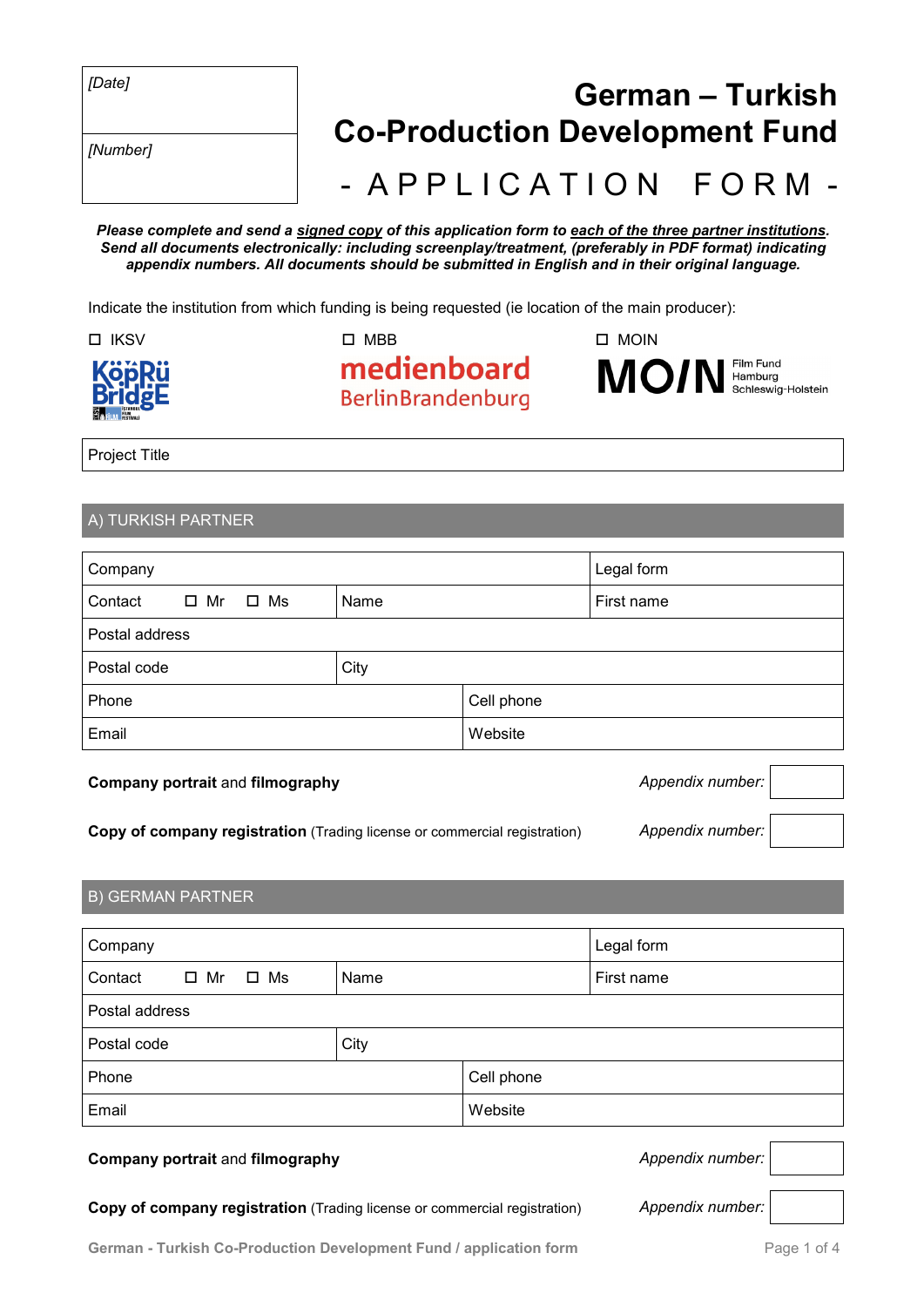| C) PROJECT INFORMATION                                     |                    |                   |                                |  |
|------------------------------------------------------------|--------------------|-------------------|--------------------------------|--|
| Summary / Logline                                          |                    |                   |                                |  |
|                                                            |                    |                   |                                |  |
|                                                            |                    |                   |                                |  |
|                                                            |                    |                   |                                |  |
| $\square$ Feature film                                     | □ Documentary film | 0<br>guidelines)  | Other (upon consultation - see |  |
| Genre                                                      |                    | Length in minutes |                                |  |
| <b>Synopsis</b> (max 2 pages)                              |                    | Appendix number:  |                                |  |
| <b>Director</b>                                            | Name               | <b>First Name</b> |                                |  |
| <b>Scriptwriter</b>                                        | Name               | <b>First Name</b> |                                |  |
|                                                            | Name               | <b>First Name</b> |                                |  |
|                                                            | Name               | <b>First Name</b> |                                |  |
| <b>Filmographies</b>                                       |                    | Appendix number:  |                                |  |
| Screenplay / treatment / project description (documentary) |                    | Appendix number:  |                                |  |
| Confirmation of film rights (script etc.)                  |                    | Appendix number:  |                                |  |
| Description of activities during development process       |                    | Appendix number:  |                                |  |
| <b>Co-production development agreement</b>                 |                    | Appendix number:  |                                |  |
| Director's notes                                           |                    | Appendix number:  |                                |  |
| Example(s) of director's previous work                     |                    | Appendix number:  |                                |  |
| Producer's notes (by each co-producer)                     |                    | Appendix number:  |                                |  |
|                                                            |                    | Appendix number:  |                                |  |
| Intended completion date of the project development        |                    |                   | [dd.mm.year]                   |  |
| <b>Estimated start of shooting</b>                         |                    |                   | [dd.mm.year]                   |  |

**\_\_\_\_\_\_\_\_\_\_\_\_\_\_\_\_\_\_\_\_\_\_\_\_\_\_\_\_\_\_\_\_\_\_\_\_\_\_\_\_\_\_\_\_\_\_\_\_\_\_\_\_\_\_\_\_\_\_\_\_\_\_\_\_\_\_\_\_\_\_\_\_\_\_\_\_\_\_\_\_\_\_\_\_\_\_\_\_\_\_\_**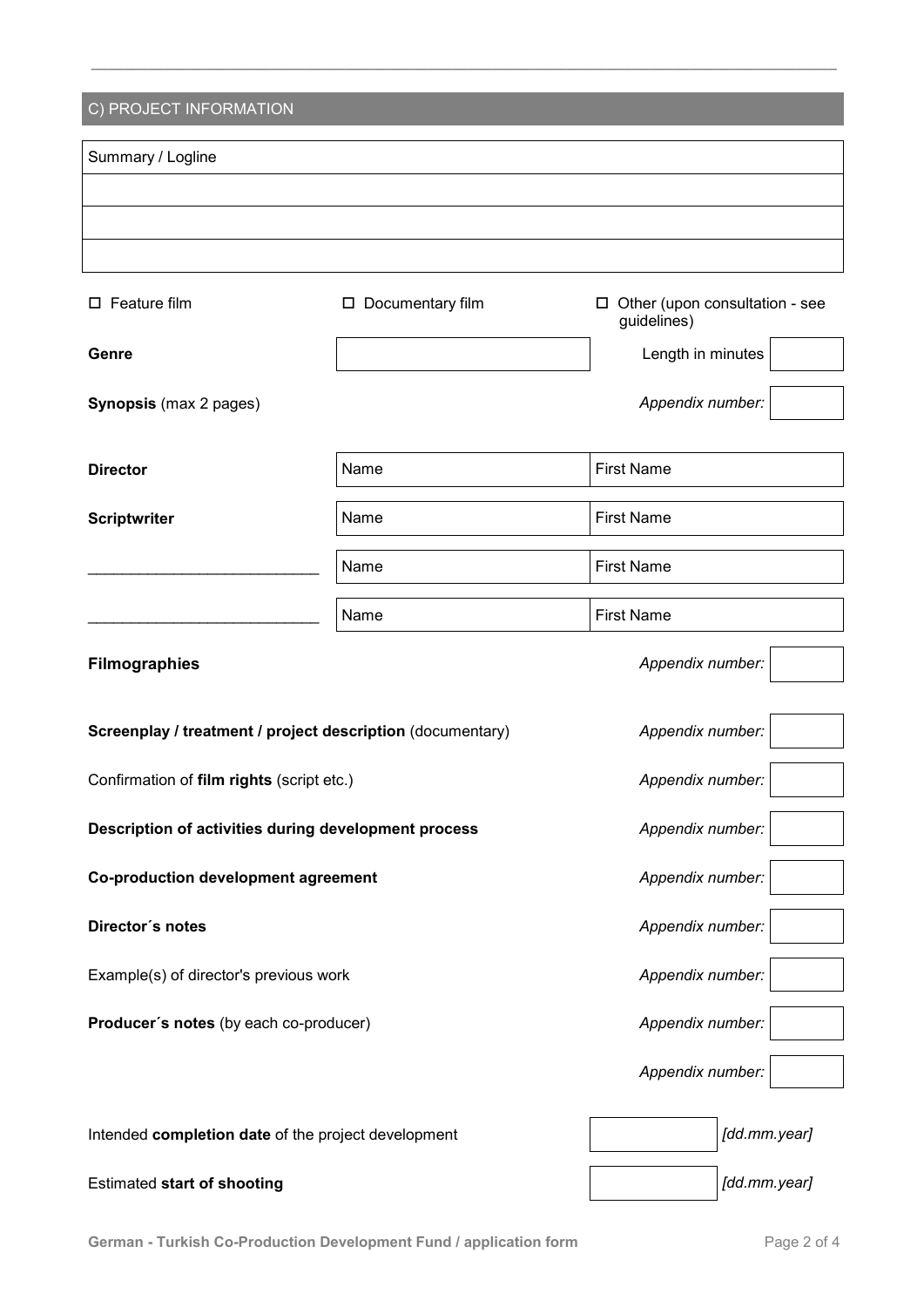| D) BUDGET                                                                                 |  |      |                          |  |
|-------------------------------------------------------------------------------------------|--|------|--------------------------|--|
|                                                                                           |  |      |                          |  |
| Total cost of development                                                                 |  | Euro | [without any taxes etc.] |  |
| <b>Detailed development budget</b><br>(indicate expenses in Germany and Turkey seperatly) |  |      | Appendix number:         |  |
| Develop. expenses in Germany                                                              |  | Euro | % from budget $=$        |  |
| thereof expenses<br>in Berlin-Brandenburg                                                 |  | Euro | % from budget $=$        |  |
| and $/$ or                                                                                |  |      |                          |  |
| thereof expenses<br>in Hamburg Schleswig-Holstein                                         |  | Euro | % from budget =          |  |
| Develop. expenses in Turkey                                                               |  | Euro | % from budget $=$        |  |
| Estimated overall production cost of the eventual film                                    |  |      | Euro                     |  |
|                                                                                           |  |      |                          |  |
| E) FINANCING PLAN                                                                         |  |      |                          |  |
| Total cost of development                                                                 |  | Euro | [without any taxes etc.] |  |
| Amount of funding requested                                                               |  | Euro | % from budget $=$        |  |
| Development financing plan                                                                |  |      | Appendix number:         |  |
| German producer's<br>own investment                                                       |  | Euro | % from budget =          |  |
| Financing (public and private)<br>from the German partner                                 |  | Euro | % from budget =          |  |
| Turkish producer's<br>own investment                                                      |  | Euro | % from budget =          |  |

**\_\_\_\_\_\_\_\_\_\_\_\_\_\_\_\_\_\_\_\_\_\_\_\_\_\_\_\_\_\_\_\_\_\_\_\_\_\_\_\_\_\_\_\_\_\_\_\_\_\_\_\_\_\_\_\_\_\_\_\_\_\_\_\_\_\_\_\_\_\_\_\_\_\_\_\_\_\_\_\_\_\_\_\_\_\_\_\_\_\_\_**